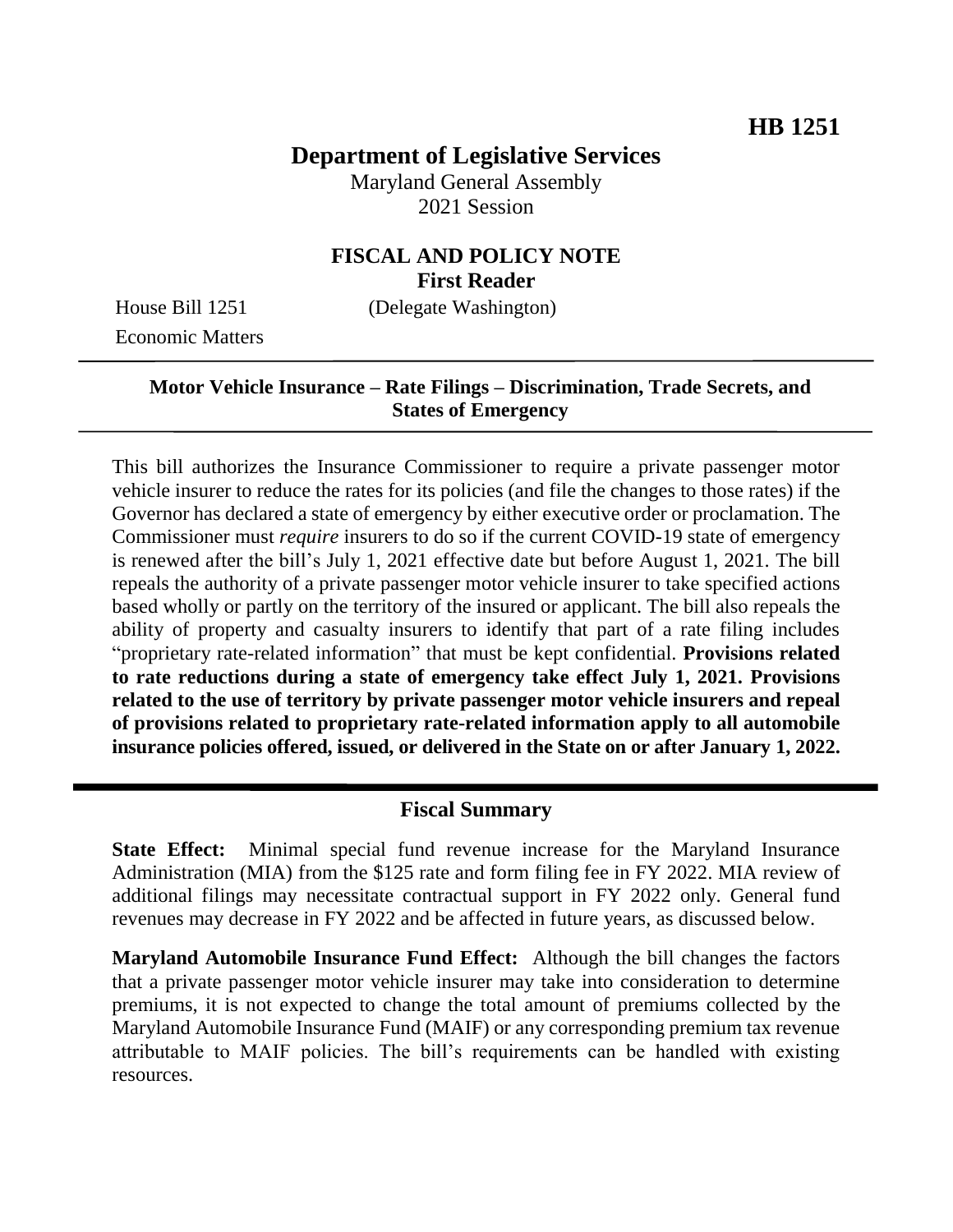Local Effect: The bill does not directly affect local governmental operations or finances.

**Small Business Effect:** Minimal.

## **Analysis**

#### **Bill Summary/Current Law:**

#### *Private Passenger Automobile Insurance – Rating*

Under current law, a private passenger automobile insurer in the State is authorized to use territory as a rating factor (generally, the applicant's or insured's zip code, county, or city of residence) only if the insurer submits a statement to the Insurance Commissioner certifying that (1) the territories used by the insurer have been reviewed within the previous three years and (2) the use of the territories is actuarially justified.

Under the bill, a private passenger motor vehicle insurer is prohibited from using an applicant's or insured's territory to refuse to underwrite, cancel, refuse to renew, rate a risk, or increase the renewal premium for a motor vehicle insurance policy.

#### *Filing of Proprietary Rate-related Information by Property and Casualty Insurers*

Under current law, the information a property and casualty insurer files with the Commissioner is generally open to public inspection as soon as it is filed; however, an insurer may identify the information it files as "proprietary rate-related information" (defined as a rating model, including the formulas, algorithms, analyses, and specific weights given to variables used in the model.) If identified in this way, the information (1) constitutes a trade secret and confidential commercial information; (2) must generally be kept confidential by the Commissioner; and (3) is not subject to subpoena, as specified. The Commissioner may determine that a filing is not proprietary rate-related information and, if so, must follow specified procedures. Proprietary rate-related information may only be disclosed under specified circumstances.

Under the bill, all of these authorizations and procedures related to proprietary rate-related information are repealed. As a result, each filing and any supporting information is always open to public inspection as soon as it is filed.

HB 1251/ Page 2 **State Revenues:** Title 6 of the Insurance Article imposes a 2% premium tax on each authorized insurance company, surplus lines broker, or unauthorized insurance company that sells, or an individual who independently procures, any type of insurance coverage upon a risk that is located in the State. Revenues accrue to the general fund. The bill potentially affects these premium tax revenues in two ways.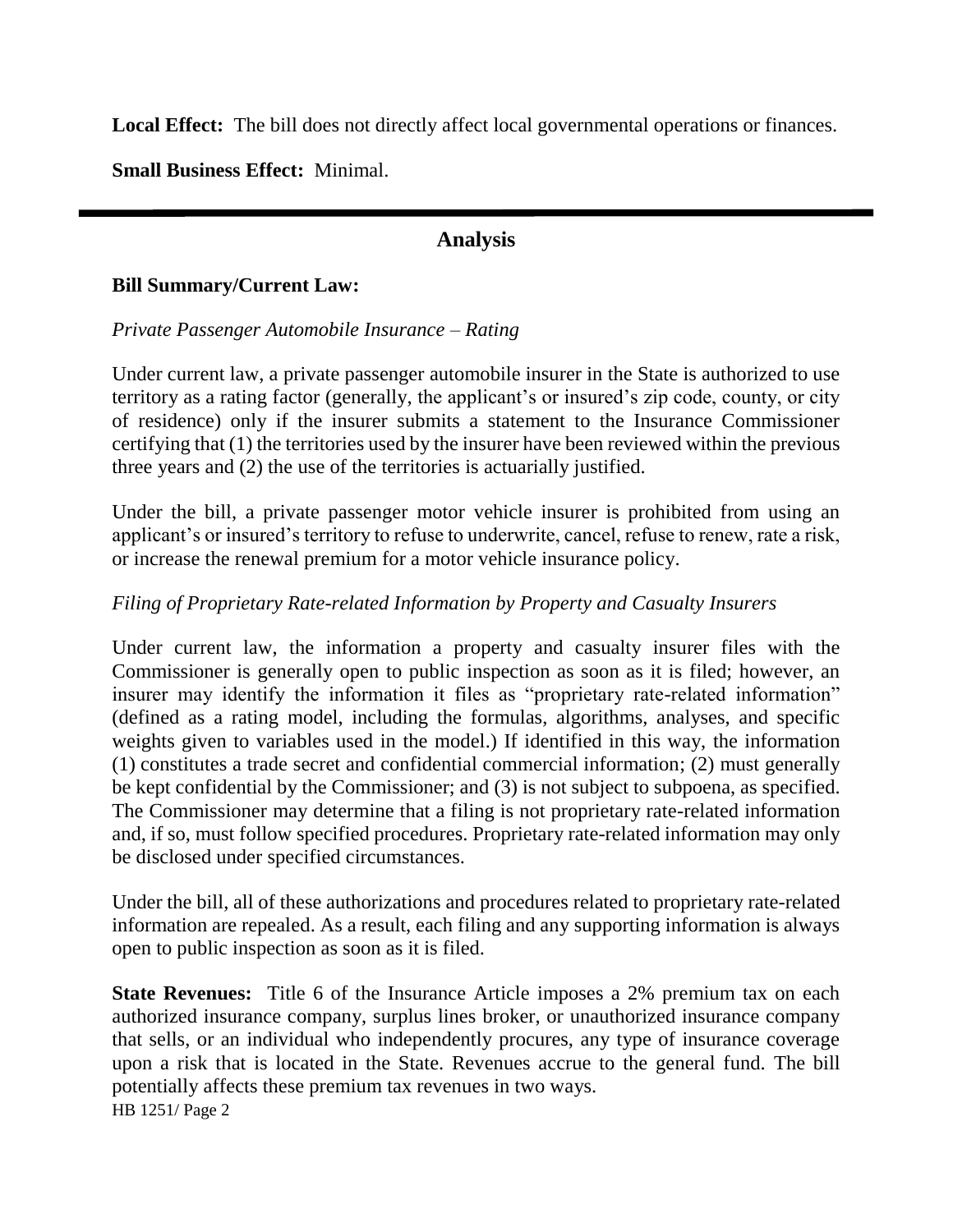First, premium tax revenues decrease to the extent that the COVID-19 state of emergency is renewed between July 1, 2021, and August 1, 2021, and, as a result, the Commissioner requires private passenger automobile insurers to reduce their premiums. Any such impact depends on if the state of emergency is renewed and by how much premiums are reduced, which cannot be reliably predicted or estimated at this time.

Second, MIA advises that nearly all private passenger automobile insurers in the State use territory as a rating factor and must recalculate and refile their rates under the bill. Currently available information indicates that private passenger automobile insurers in the State are uncertain as to what effect the bill has on premiums. Thus, the direction and extent of any impact on general fund revenues through the premium tax cannot be reliably estimated at this time. Additionally, if insurers restructure their premiums in the same manner as MAIF (as discussed in the following section), general fund revenues are not affected.

**MAIF Fiscal Effect:** MAIF advises that, while the bill is not expected to affect its total revenue because premium rates are established to cover overall risk, the bill's prohibition against use of territory would significantly alter rates for many or all of its policyholders. Specifically, a preliminary estimate of the bill's effect on MAIF premium rates by region is illustrated in **Exhibit 1**. Other insurers in the State may have a similar experience.

# **Exhibit 1 Estimated Effect on Maryland Automobile Insurance Fund Premium Rates By Region**

|                                           | <b>Average Change</b> | % Average Change |
|-------------------------------------------|-----------------------|------------------|
| <b>Region</b>                             | in Premiums           | in Premiums      |
| Baltimore Metropolitan Area               | $(\$847)$             | $(34.1\%)$       |
| Northern Maryland                         | (213)                 | $(10.8\%)$       |
| <b>Eastern Shore</b>                      | 661                   | 57.5%            |
| Southern Maryland and Anne Arundel County | 65                    | 3.8%             |
| Western Maryland                          | 403                   | 27.4%            |
| Montgomery and Howard Counties            | 160                   | 10.6%            |
| Prince George's County                    | 54                    | 3.5%             |
| <b>Statewide</b>                          | \$0                   | $0.0\%$          |

Source: Maryland Automobile Insurance Fund